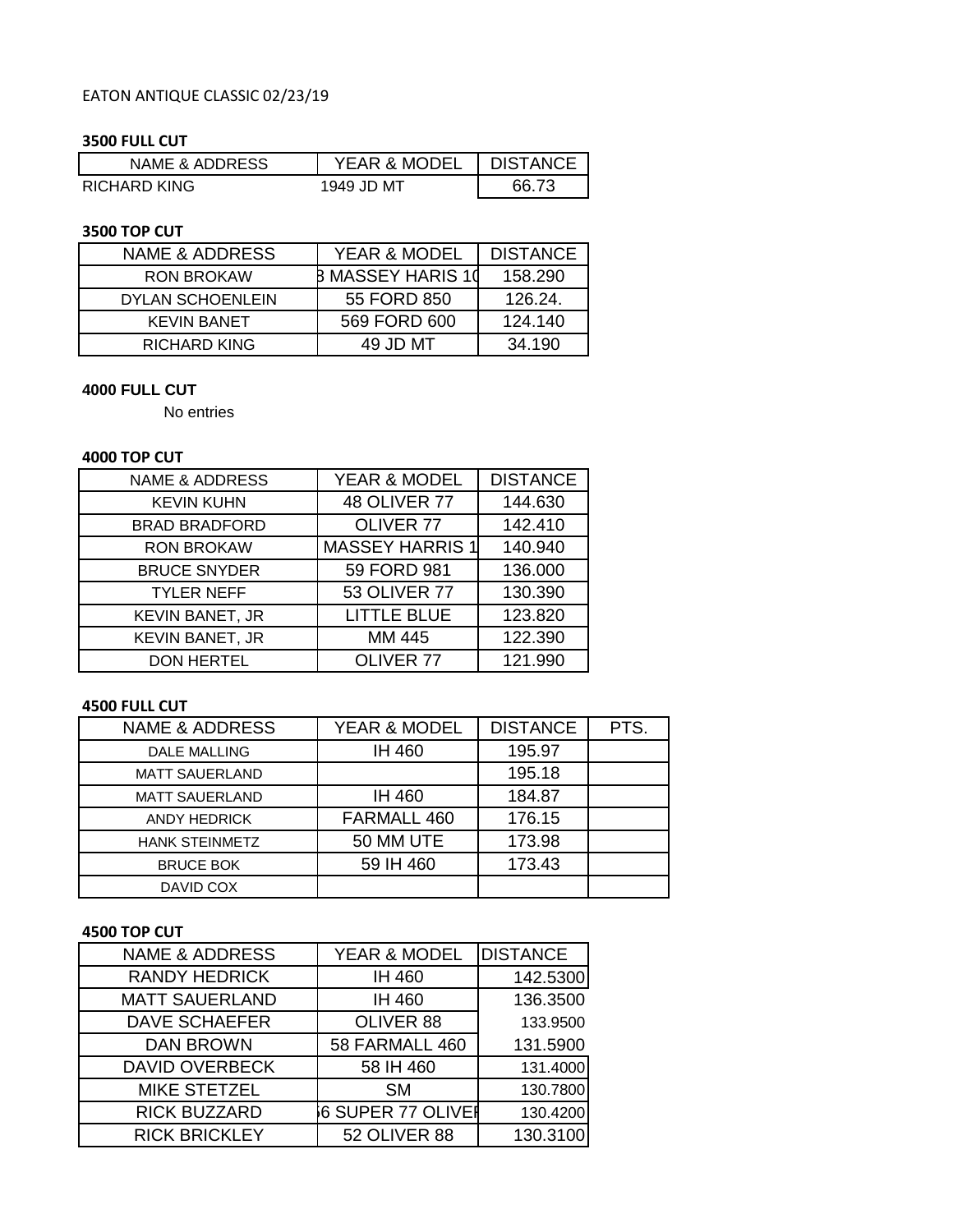| <b>DAVID RISSELMAN</b> | 59 FARMALL 460         | 129.8700 |
|------------------------|------------------------|----------|
| <b>RYAN SMITH</b>      | 56 COCKSHUTT 40        | 127.9800 |
| PHIL KUHN              | 88 OLIVER              | 127.4800 |
| <b>KEVIN KUHN</b>      | <b>48 OLIVER 77</b>    | 127.4500 |
| <b>BRAD BRADFORD</b>   | OLIVER <sub>77</sub>   | 127.3000 |
| <b>IRA BANTER</b>      | 59 460 FARMALL         | 126.2600 |
| <b>JEFF REED</b>       | 49 OLIVER 88           | 126.1800 |
| <b>NICK RODGERS</b>    | <b>51 OLIVER 77</b>    | 125.7800 |
| <b>RON BROKAW</b>      | <b>MASSEY HARRIS 1</b> | 125.4700 |
| <b>CASEY NEFF</b>      | OLIVER 77              | 122.3200 |
| <b>DON HERTEL</b>      | OLIVER 77              | 110.8200 |
| <b>WES SNIDER</b>      | ALLIS CHALMER WI       | 82.4300  |

### **5000 FULL CUT**

| <b>NAME &amp; ADDRESS</b> | YEAR & MODEL    | <b>DISTANCE</b> |
|---------------------------|-----------------|-----------------|
| <b>DALE MALLING</b>       | <b>IH 400</b>   | 194.59          |
| <b>ALLEN PORTER</b>       | 2 FORDSON MAJOI | 183.94          |
| <b>BRUCE BOK</b>          | 59 IH 460       | 183.46          |
| <b>BRIAN FARTHING</b>     | 58 FARMALL 560  | 182.68          |
| <b>ANDY HEDRICK</b>       | FARMALL 460     | 182.18          |
| <b>MATT SAUERLAND</b>     | <b>IH 460</b>   | 181.47          |
| <b>CRAIG STOUT</b>        | 56 CASE 400     | 180.29          |
| <b>HANK STEINMETZ</b>     | 50 MM UTE       | 179.37          |
| <b>WAYNE SAMMONS</b>      | IH 460 59       | 176.99          |
| <b>DUANE RISSELMAN</b>    | 49 MM U         | 154.28          |

## **5000 TOP CUT**

| NAME & ADDRESS         | YEAR & MODEL        | <b>DISTANCE</b> |
|------------------------|---------------------|-----------------|
| DAVE SCHAEFER          | OLIVER 88           | 180.68          |
| <b>KEVIN KUHN</b>      | 48 OLIVER 77        | 176.76          |
| PHIL KUHN              | 88 OLIVER           | 176.76          |
| RANDY HEDRICK          | IH 460              | 176.76          |
| <b>DAN LAHMERS</b>     | 48 FARMALL M        | 175.09          |
| <b>DAVID RISSELMAN</b> | 59 FARMALL 460      | 174.99          |
| DAVID COX              |                     | 174.78          |
| <b>MATT SAUERLAND</b>  | IH 460              | 173.97          |
| DAVID OVERBECK         | 58 IH 460           | 172.76          |
| <b>JEFF RODGERS</b>    | <b>49 FARMALL M</b> | 172.74          |
| MIKE STETZEL           | <b>SM</b>           | 171.21          |
| <b>RICK BUZZARD</b>    | 66 FUPER 77 OLIVEI  | 170.87          |
| <b>TERRY KANGAS</b>    | <b>50 OLIVER 88</b> | 170.24          |
| <b>TYLER POOLE</b>     | 47 FARMALL M        | 170.22          |
| <b>NICK RODGERS</b>    | <b>51 OLIVER 77</b> | 170.19          |
| <b>LLOYD LEE</b>       | FORDSON MAJ DIE\$   | 169.15          |
| <b>AUSTIN CLARK</b>    | OLIVER 88           | 167.3           |
| <b>IRA BANTER</b>      | 59 460 FARMALL      | 167.04          |
| <b>VIC WILIAMS</b>     | 59 FARMALL 460      | 166.96          |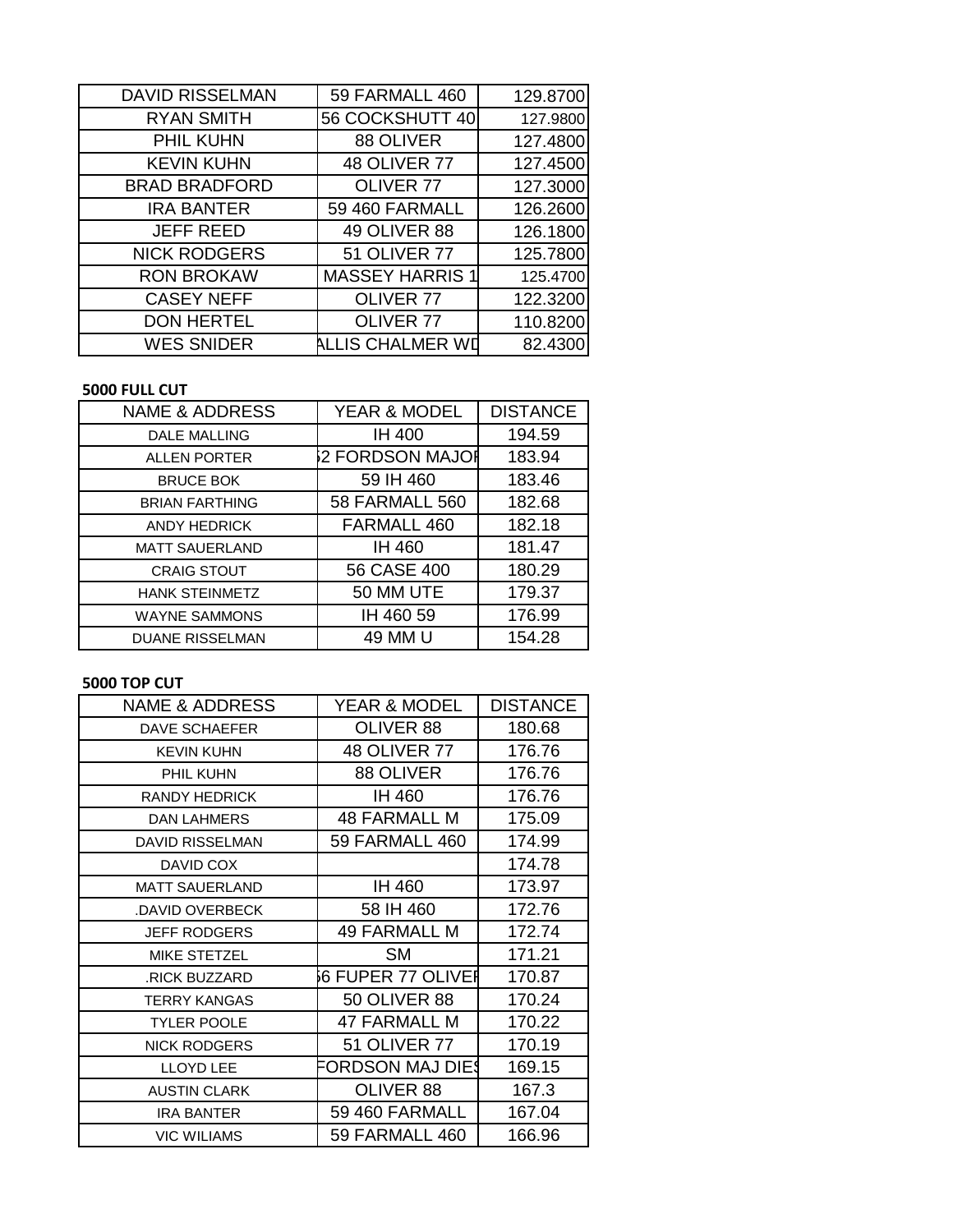| DAN BROWN              | 58 FARMALL 460       | 164.17 |
|------------------------|----------------------|--------|
| <b>TRAVIS HERTEL</b>   | OLIVER 88            | 161.55 |
| <b>AARON MYERS</b>     | CASE DC              | 160.6  |
| <b>DUANE RISSELMAN</b> | 49 MM U              | 160.49 |
| <b>RICK BRICKLEY</b>   | <b>52 OLIVER 88</b>  | 159.74 |
| <b>RYAN SMITH</b>      | 56 COCKSHUTT 40      | 157.4  |
| <b>CLAY ALLHOFF</b>    | FARMALL 460          | 157.3  |
| <b>KENNY WHITE</b>     | 60 OLIVER 880        | 156.2  |
| <b>JEFF REED</b>       | 49 OLIVER 88         | 154.05 |
| <b>RYAN BEEGLE</b>     | <b>MASSEY HARRIS</b> | 152.34 |
| <b>JEF HUMMEL</b>      | 53 FARMALL SM        | 150.57 |
| <b>PAUL MILLER</b>     | 52 SM FARMALL        | 147.75 |
| <b>KEVIN BANET</b>     | MM 445               | 132.69 |
| <b>FLOYD NIBERT</b>    | <b>UB MOLINE</b>     | 0      |
| <b>BRAD BRADFORD</b>   | <b>OLIVER 77</b>     | ი      |

## **5500 FULL CUT**

| <b>NAME &amp; ADDRESS</b> | <b>YEAR &amp; MODEL</b> | <b>DISTANCE</b> |
|---------------------------|-------------------------|-----------------|
| <b>HANK STEINMETZ</b>     | 50 MM UTE               | 196.41          |
| <b>BRIAN FARTHING</b>     | <b>58 FARMALL 560</b>   | 189.47          |
| <b>ANDY HEDRICK</b>       | FARMALL 460             | 188.28          |
| <b>CRAIG STOUT</b>        | 56 CASE 400             | 187.09          |
| <b>ALLEN PORTER</b>       | 2 FORDSON MAJOI         | 186.36          |
| <b>RONNIE WELCH</b>       | OLIVER 88               | 174.09          |
| <b>JD OGDEN</b>           | MM G                    | 173.95          |
| <b>FRANK MARCHAL</b>      |                         | 160.86          |
| <b>TOM SHORT</b>          | <b>OLIVER 57 S 88</b>   | 156.65          |
| <b>WAYNE SAMMONS</b>      | IH 460 59               | 99.71           |
| <b>BRUCE BOK</b>          | 59 IH 460               |                 |

### **5500 TOP CUT - HEAT #1**

| <b>NAME &amp; ADDRESS</b> | <b>YEAR &amp; MODEL</b> | <b>DISTANCE</b> |
|---------------------------|-------------------------|-----------------|
| <b>JOSH VANHORN</b>       | 48 CO OP E 4            | 164.48000       |
| <b>MARK WILSON</b>        | 54 COCKSHUTT 40         | 162.19000       |
| <b>NICK RODGERS</b>       | <b>51 OLIVER 77</b>     | 157.09          |
| <b>TOMMY CARR</b>         | 53 MM UBE               | 157.06          |
| DAVID RISSELMAN           | 59 FARMALL 460          | 156.50          |
| <b>MATT SAUERLAND</b>     | IH 460                  | 156.35          |
| DAVID COX                 |                         | 154.78          |
| <b>KEVIN KANGAS</b>       | OLIVER 88               | 154.14          |
| <b>TYLER POOLE</b>        | 47 FARMALL M            | 152.07          |
| <b>JOHN HURLEY</b>        | 52 OLIVER 88            | 147.87          |
| <b>DUANE RISSELMAN</b>    | 49 MM U                 | 147.73          |
| <b>FLOYD NIBERT</b>       | <b>UB MOLINE</b>        | 147.61          |
| <b>LUKE DREW</b>          | 53 SM                   | 147.50          |
| <b>VIC WILLIAMS</b>       | 59 FARMALL 460          | 146.22          |
| <b>JEFF REED</b>          | 49 OLIVER 88            | 146.15          |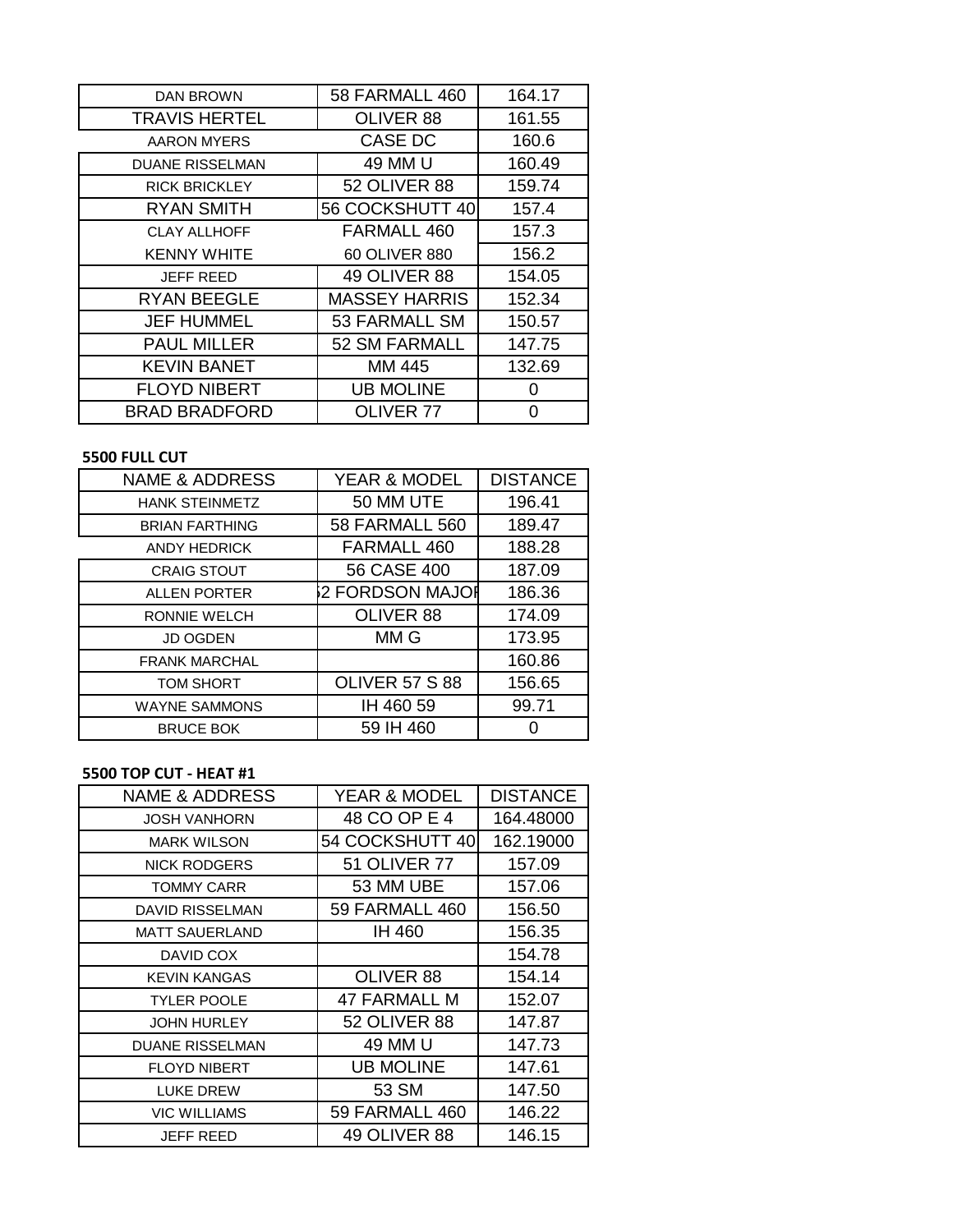| <b>JEFF RODGERS</b>   | 49 FARMALL 460       | 145.58 |
|-----------------------|----------------------|--------|
| <b>JASON LEE</b>      | 54 FORDSON MAJ D     | 145.17 |
| <b>DELBERT HERTEL</b> | 58 OLIVER 770        | 143.61 |
| <b>JEFF HUMMEL</b>    | 53 FARMALL SM        | 143.20 |
| <b>DAVID OVERBECK</b> | 58 IH 460            | 142.74 |
| <b>EDGAR P SMITH</b>  | 56 COCKSHUTT         | 142.36 |
| <b>KENNY WHITE</b>    | 60 OLIVER 880        | 142.25 |
| <b>RYAN BEEGLE</b>    | <b>MASSEY HARRIS</b> | 139.67 |
| <b>DON TRAPP</b>      | 52 JD G              | 130.17 |

#### **5500 TOP CUT - HEAT #2**

| <b>NAME &amp; ADDRESS</b> | YEAR & MODEL             | <b>DISTANCE</b> |
|---------------------------|--------------------------|-----------------|
| <b>DAVE SCHAEFER</b>      | OLIVER 88                | 160.19          |
| <b>DAN LAHMERS</b>        | 48 FARMALL M             | 159.70          |
| <b>MEL CLARK</b>          | OLIVER 88                | 156.43          |
| <b>RYAN FLICK</b>         | MM UB                    | 155.22          |
| ANDY KUTSCHERENKO         | <b>FARMALL M</b>         | 154.96          |
| <b>RANDY HEDRICK</b>      | IH 460                   | 154.74          |
| PHIL MIERS                | JD 60                    | 153.59          |
| <b>IRA BANTER</b>         | 59 460 FARMALL           | 150.41          |
| <b>DONNIE TRUE</b>        | <b>450 FARMALL</b>       | 148.34          |
| <b>JASON HODUPP</b>       | 53 OLIVER 88             | 147.07          |
| <b>CLAY ALLHOFF</b>       | FARMALL 460              | 144.50          |
| PHIL KUHN                 | 88 OLIVER                | 144.31          |
| <b>MARVIN HOFFMAN</b>     | 55 JD 70                 | 143.80          |
| MIKE STETZEL              | <b>SM</b>                | 143.41          |
| <b>CONNER COOK</b>        | OLIVER 779               | 143.27          |
| <b>BEN DAYHOFF</b>        | <b>51 OLIVER 77</b>      | 142.69          |
| PAUL LANE                 | 42 JD G                  | 142.33          |
| <b>AARON MYERS</b>        | CASE DC                  | 142.13          |
| <b>PAUL MILLER</b>        | 52 SM FARMALL            | 139.78          |
| <b>FRANK MARCHAL</b>      | 56 CASE 400              | 139.09          |
| <b>RICK BUZZARD</b>       | <b>6 SUPER 77 OLIVEI</b> | 138.27          |
| <b>RICK BRICKLEY</b>      | <b>52 OLIVER 88</b>      | 137.56          |
| <b>TRAVIS HERTEL</b>      | OLIVER 88                | 92.25           |
|                           |                          |                 |

## **5500 TOP CUT - PULL OFF**

| NAME & ADDRESS      | YEAR & MODEL    | <b>DISTANCE</b> |
|---------------------|-----------------|-----------------|
| <b>JOSH VANHORN</b> | 48 CO OP E 4    | 155.30000       |
| DAN LAHMERS         | 48 FARMALL M    | 152.36000       |
| <b>MARK WILSON</b>  | 54 COCKSHUTT 40 | 151.11000       |
| <b>NICK RODGERS</b> | 51 OLIVER 77    |                 |

#### **6000 FULL CUT**

| NAME & ADDRESS        | <b>YEAR &amp; MODEL</b> | <b>DISTANCE</b> |
|-----------------------|-------------------------|-----------------|
| <b>HANK STEINMETZ</b> | 50 MM UTE               | 204.28          |
| <b>BRANDON STEARS</b> | 560 FARMALL             | 202.42          |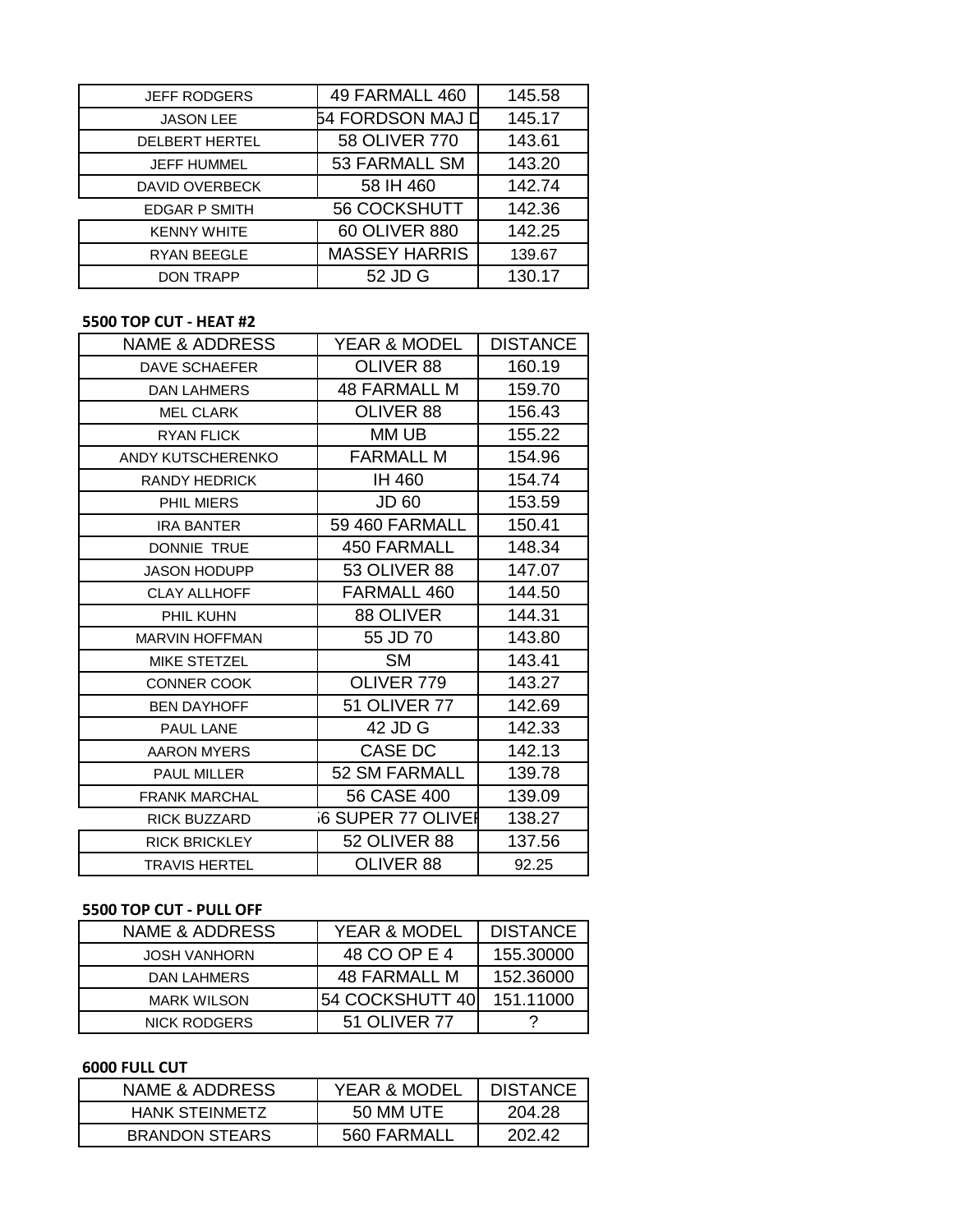| <b>BRIAN FARTHING</b> | <b>58 FARMALL 560</b> | 198.32 |
|-----------------------|-----------------------|--------|
| <b>ALLEN PORTER</b>   | 2 FORDSON MAJOI       | 195.64 |
| <b>KENNETH GUILE</b>  | <b>CASE 400</b>       | 193.73 |
| <b>KENNETH GUILE</b>  | OLIVER 880            | 189.72 |
| <b>CRAIG STOUT</b>    | 56 CASE 400           | 189.41 |
| <b>BRUCE BOK</b>      | 59 IH 460             | 187.23 |
| <b>TOM KURTZ</b>      | 560                   | 182.23 |
| <b>TREVOR WELCH</b>   | 4 OLIVER SUPER 8      | 177.83 |
| <b>JD OGDEN</b>       | MM G                  | 173.54 |
| <b>BILL BURBRIDGE</b> | <b>COCKSHUTT</b>      | 172.31 |

## **6000 TOP CUT**

| <b>NAME &amp; ADDRESS</b> | YEAR & MODEL         | <b>DISTANCE</b> |
|---------------------------|----------------------|-----------------|
| <b>DAVID COX</b>          |                      | 166.89          |
| <b>RANDY HEDRICK</b>      | IH 460               | 166.33          |
| <b>DAVID RISSELMAN</b>    | 59 FARMALL 460       | 163.39          |
| <b>ANDY KUTSCHERNKO</b>   | <b>FARMALL M</b>     | 162.51          |
| <b>JEFF RODGERS</b>       | <b>49 FARMALL M</b>  | 161.73          |
| <b>DAN LAHMERS</b>        | <b>48 FARMALL M</b>  | 158.03          |
| <b>TOMMY CARR</b>         | 53 MM UBE            | 157.73          |
| <b>VIC WILLIAMS</b>       | 58 FARMALL 460       | 157.68          |
| <b>RICK BUZZARD</b>       | 6 SUPER 77 OLIVEI    | 157.18          |
| PHIL KUHN                 | 88 OLIVER            | 156.01          |
| <b>FLOYD NIBERT</b>       | <b>UB MOLINE</b>     | 153.67          |
| <b>LUKE DREW</b>          | 53 S M               | 153.60          |
| <b>JOSH VANHORN</b>       | 48 CO OP E 4         | 152.81          |
| <b>DONNIE TRUE</b>        | <b>450 FARMALL</b>   | 151.86          |
| <b>MATT SAUERLAND</b>     | IH 460               | 151.60          |
| <b>JASON LEE</b>          | 54 FORDSON MAJ I     | 151.26          |
| <b>TYLER POOLE</b>        | <b>47 FARMALL M</b>  | 150.04          |
| <b>RUSS MARCHAL</b>       | 55 CASE 400          | 148.99          |
| <b>DAVE SCHAEFER</b>      | OLIVER 88            | 148.93          |
| <b>EDGAR P SMITH</b>      | 56 COCKSHUTT         | 148.47          |
| <b>BEN DAYHOFF</b>        | <b>51 OLIVER 77</b>  | 148.38          |
| <b>JOHN HURLEY</b>        | 52 OLIVER 88         | 147.87          |
| <b>KEVIN KANGAS</b>       | OLIVER 88            | 147.86          |
| <b>DELBERT HERTEL</b>     | <b>58 OLIVER 770</b> | 147.51          |
| <b>CODY TOWNSEND</b>      | FARMALL 400          | 146.95          |
| <b>JOHN HURLEY</b>        | 2 OLIVER 88 DIESE    | 146.72          |
| <b>DUANE RISSELMAN</b>    | 49 MM U              | 146.54          |
| <b>NICK RODGERS</b>       | <b>51 OLIVER 77</b>  | 145.93          |
| <b>RYAN FLICK</b>         | MM UB                | 144.04          |
| <b>PHIL MIERS</b>         | <b>JD 60</b>         | 143.64          |
| <b>PAUL MILLER</b>        | 52 SM FARMALL        | 143.06          |
| <b>MARVIN HOFFMAN</b>     |                      | 142.16          |
| <b>DON TRAPP</b>          | 52 JD G              | 141.93          |
| <b>PAUL LANE</b>          | 42 JD G              | 139.76          |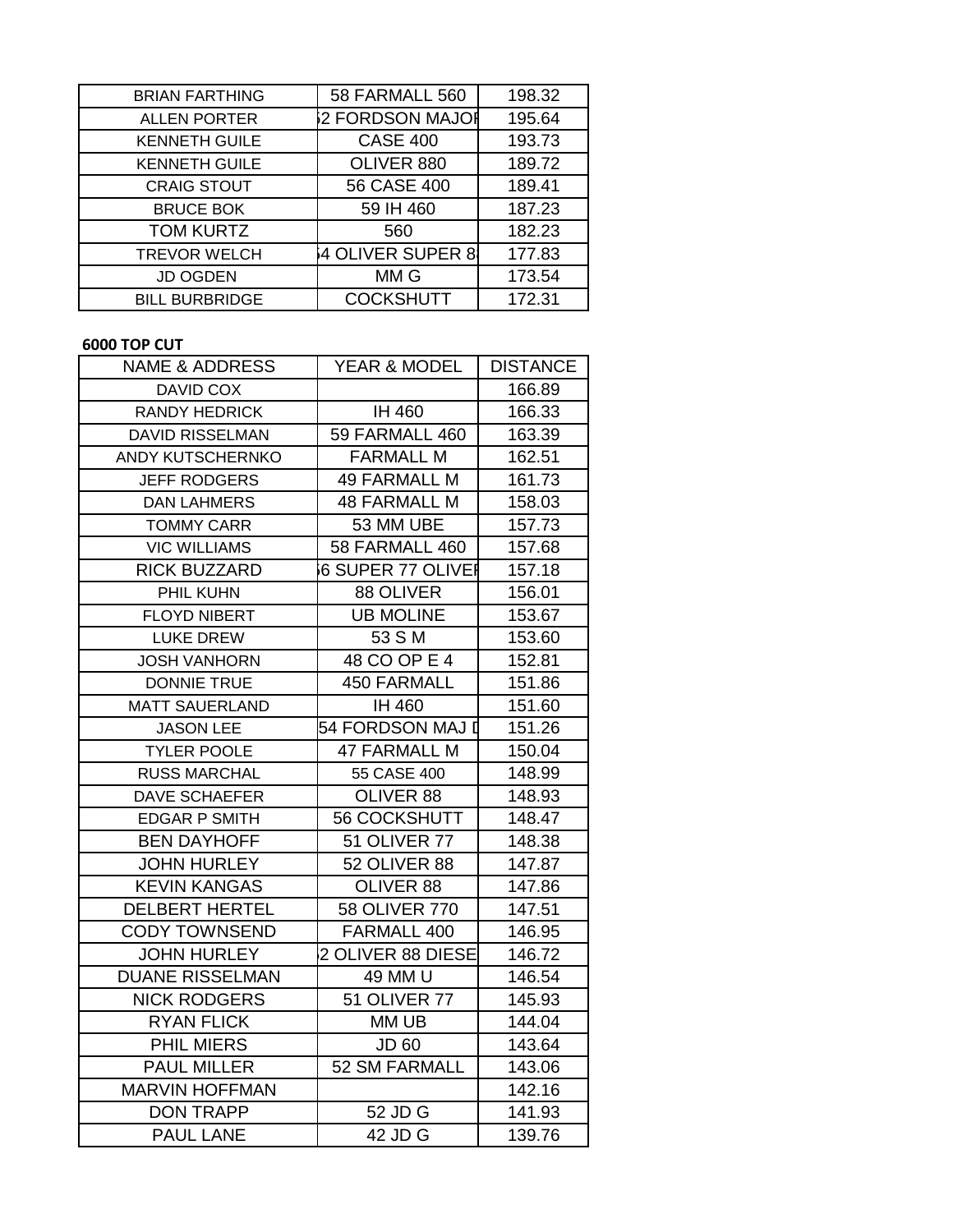| <b>CLAY ALLHOFF</b> | FARMALL 460  | 132.59 |
|---------------------|--------------|--------|
| AARON MYERS         | CASE DC      | 131.69 |
| <b>JASON HODUPP</b> | 53 OLIVER 88 | DQ     |

#### **6500 FULL CUT**

| <b>NAME &amp; ADDRESS</b> | YEAR & MODEL          | <b>DISTANCE</b> |
|---------------------------|-----------------------|-----------------|
| <b>HANK STEINMETZ</b>     | 50 MM UTE             | 203.840         |
| <b>ALLEN PORTER</b>       | 2 FORDSON MAJOI       | 199.44          |
| <b>KENNETH GUILE</b>      | OLIVER 880            | 193.930000      |
| <b>BRIAN FARTHING</b>     | <b>58 FARMALL 560</b> | 192.69          |
| <b>TOM KURTZ</b>          | 560                   | 192.430         |
| <b>BRUCE BOK</b>          | 59 IH 460             | 187.430         |
| <b>JD OGDEN</b>           | MM G                  | 182.09          |
| <b>BILL BURBRIDGE</b>     | <b>COCKSHUTT</b>      | 163.950         |

#### **6500 TOP CUT**

| <b>NAME &amp; ADDRESS</b> | <b>YEAR &amp; MODEL</b> | <b>DISTANCE</b> |
|---------------------------|-------------------------|-----------------|
| <b>TOMMY CARR</b>         | 53 MM UBE               | 174.11          |
| <b>DAVID RISSELMAN</b>    | 59 FARMALL 460          | 171.31          |
| <b>DONNIE TRUE</b>        | <b>450 FARMALL</b>      | 160.26          |
| <b>DAN LAHMERS</b>        | <b>48 FARMALL M</b>     | 159.47          |
| <b>JOHN HURLEY</b>        | 52 OLIVER 88/           | 159.02          |
| <b>DON TRAPP</b>          | 52 JD G                 | 158.75          |
| ANDY KUTSCHERNKO          | <b>FARMALL M</b>        | 157.82          |
| <b>JOSH VANHORN</b>       | 48 CO OP E4             | 157.47          |
| PHIL KIUHN                | 88 OLIVER               | 156.66          |
| <b>CODY TOWNSEND</b>      | FARMALL 400             | 155.04          |
| <b>LUKE DREW</b>          | 53 S M                  | 154.51          |
| <b>VIC WILLIAMS</b>       | <b>58 FARMALL 460</b>   | 154.04          |
| <b>FLOYD NIBERT</b>       | <b>UB MOLINE</b>        | 153.28          |
| <b>DUANE RISSELMAN</b>    | 49 MM U                 | 149.64          |
| <b>DELBERT HERTEL</b>     | 58 OLIVER 770           | 149.51          |
| <b>DALE HOFFMAN</b>       | 55 JD 70                | 149.36          |
| <b>BEN DAYHOFF</b>        | <b>51 OLIVER 77</b>     | 148.29          |
| <b>FRANK MARCHAL</b>      | 56 CASE 400             | 147.08          |
| <b>EDGAR SMITH</b>        | <b>56 COCKSHUTT</b>     | 146.39          |
| <b>CLAY ALLHOFF</b>       | FARMALL 460             | 143.95          |
| <b>RYAN FLICK</b>         | MM UB                   | 142.94          |
| PAUL MILLER               | 52 SM FARMALL           | 140.41          |
| <b>PAUL LANE</b>          | 42 JD G                 | 138.00          |
| DAVID LEE                 | 54 FORDSON MAJ D        | 0.00            |

## **4250 TOP CUT 6MPH**

| NAME & ADDRESS        | YEAR & MODEL | I425=    |
|-----------------------|--------------|----------|
| RANDY HEDRCK          | 460          | 164.7000 |
| <b>MATT SAUERLAND</b> |              | 152.9700 |
| <b>JOSH COLLINS</b>   | OLIVER 77    | 152.3600 |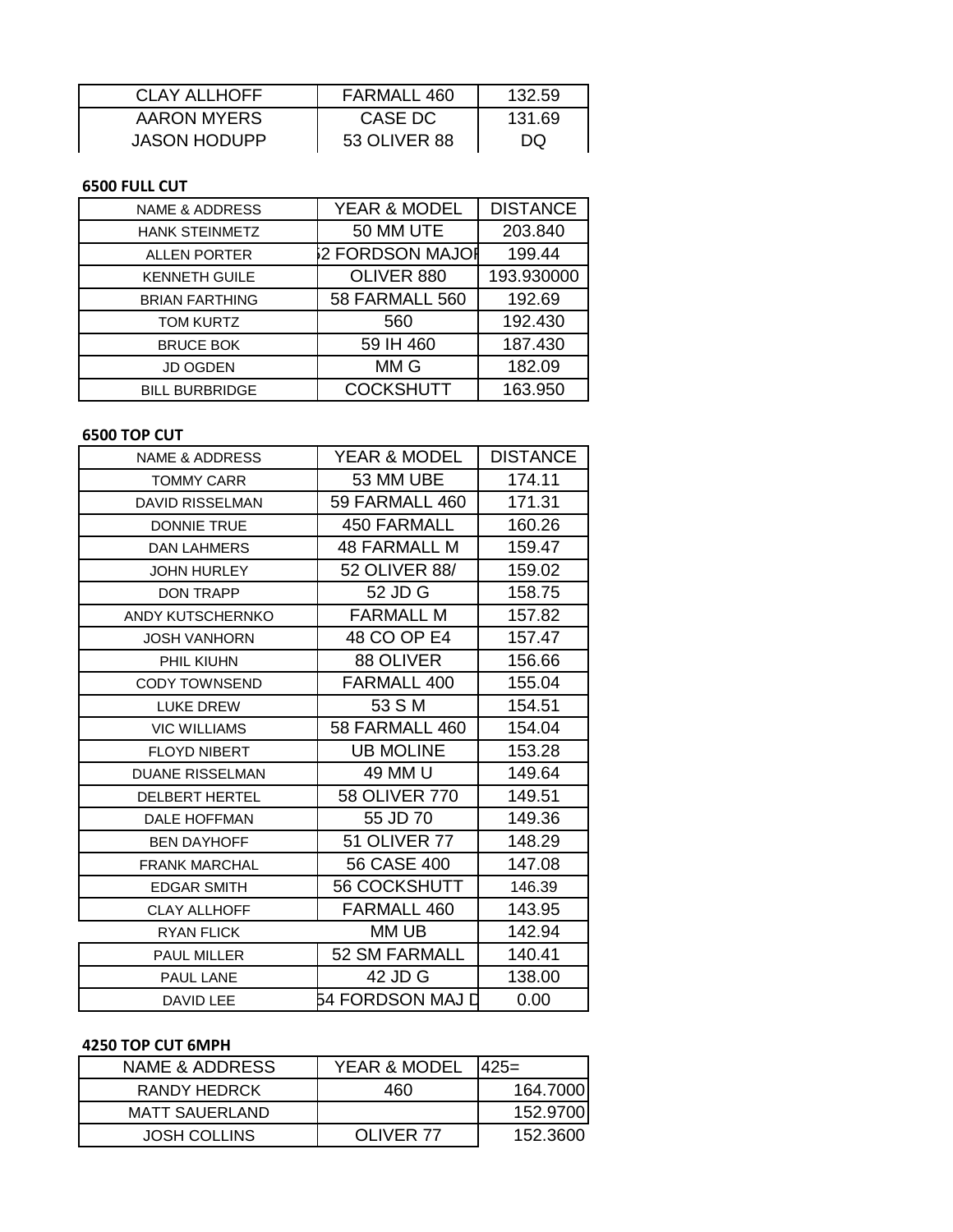| <b>DAVE SCHAEFER</b> | OLIVER 88              | 152.2000 |
|----------------------|------------------------|----------|
| PHIL KUHN            | 88 OLIVER              | 150.9000 |
| <b>RICK BRICKLEY</b> | 52 OLIVER 88           | 148.5700 |
| <b>MIKE STETZEL</b>  | <b>SM</b>              | 146.5000 |
| <b>RON BROKAW</b>    | <b>MASSEY HARRIS 1</b> | 142.6100 |
| <b>IRA BANTER</b>    | 59 460 FARMALL         | 142.5000 |
| <b>RICK BUZZARD</b>  | 6 SUPER 77 OLIVEI      | 137.2300 |
| <b>JOSH COLLINS</b>  | AC/WC                  | 135.1700 |

## **5250 TOP CUT 6MPH**

| <b>NAME &amp; ADDRESS</b> | YEAR & MODEL           | <b>IDISTANCE</b> |
|---------------------------|------------------------|------------------|
| DAVID COX                 |                        | 195.07           |
| <b>TOMMY CARR</b>         | 53 MM UBE              | 184.10           |
| <b>DONNIE TRUE</b>        | <b>450 FARMALL</b>     | 181.49           |
| <b>DAVID RISSELMAN</b>    | 59 FARMALL 460         | 175.63           |
| <b>TYLER POOLE</b>        | <b>47 FARMALL M</b>    | 174.48           |
| <b>FLOYD NIBERT</b>       | <b>UB MOLINE</b>       | 173.53           |
| <b>JEFF RODGERS</b>       | <b>49 FARMALL M</b>    | 173.53           |
| <b>DELBERT HERTEL</b>     | 58 OLIVER 770          | 172.49           |
| <b>DUANE RISSELMAN</b>    | 49 MM U                | 172.12           |
| <b>DAN LAHMERS</b>        | <b>48 FARMALL M</b>    | 171.93           |
| <b>RICK BRICKLEY</b>      | 52 OLIVER 88           | 171.37           |
| <b>AUSTIN CLARK</b>       | OLIVER 88              | 170.47           |
| PHIL KUHN                 | 88 OLIVER              | 167.70           |
| <b>DAVE SCHAEFER</b>      | OLIVER 88              | 167.41           |
| <b>DALE MALLING</b>       | IH 460                 | 166.27           |
| <b>MIKE STETZEL</b>       | <b>SM</b>              | 165.25           |
| <b>RYAN SMITH</b>         | 56 COCKSHUTT 40        | 162.61           |
| <b>RYAN FLICK</b>         | MM UB                  | 161.29           |
| <b>SHANE MCGREW</b>       | <b>FARMALL SUPER M</b> | 158.11           |
| <b>BEN DAYHOFF</b>        | <b>51 OLIVER 77</b>    | 154.67           |
| <b>VIC WILLIAMS</b>       | 58 460                 | 151.98           |
| <b>RYAN BEEGLE</b>        | <b>MASSEY HARRIS</b>   | 150.22           |
| <b>TRAVIS HERTLE</b>      | OLIVER 88              | 148.77           |
| <b>LANDON HOLT</b>        | <b>57 OLIVER 880</b>   | 147.70           |
| <b>LLOYD LEE</b>          | <b>FORDSON MAJOR</b>   | 145.20           |
| <b>CLAY ALLHOFF</b>       | FARMALL 460            | 132.70           |
| <b>RANDY HEDRICK</b>      | <b>IH 460</b>          | $\overline{0}$   |

# **4750 FULL CUT - 8MPH**

| <b>NAME &amp; ADDRESS</b> | YEAR & MODEL          | <b>DISTANCE</b> |
|---------------------------|-----------------------|-----------------|
| <b>WAYNE SAMMONS</b>      | IH 460 59             | 181.13          |
| <b>DALE MALLING</b>       | IH 460                | 172.95          |
| <b>ANDY HEDRICK</b>       | FARMALL 460           | 171.88          |
| <b>BRIAN FARTHING</b>     | <b>58 FARMALL 560</b> | 171.74          |
| <b>MATT SAUERLAND</b>     | IH 460                | 169.06          |
| <b>BRUCE BOK</b>          | 59 IH 460             | 165.37          |